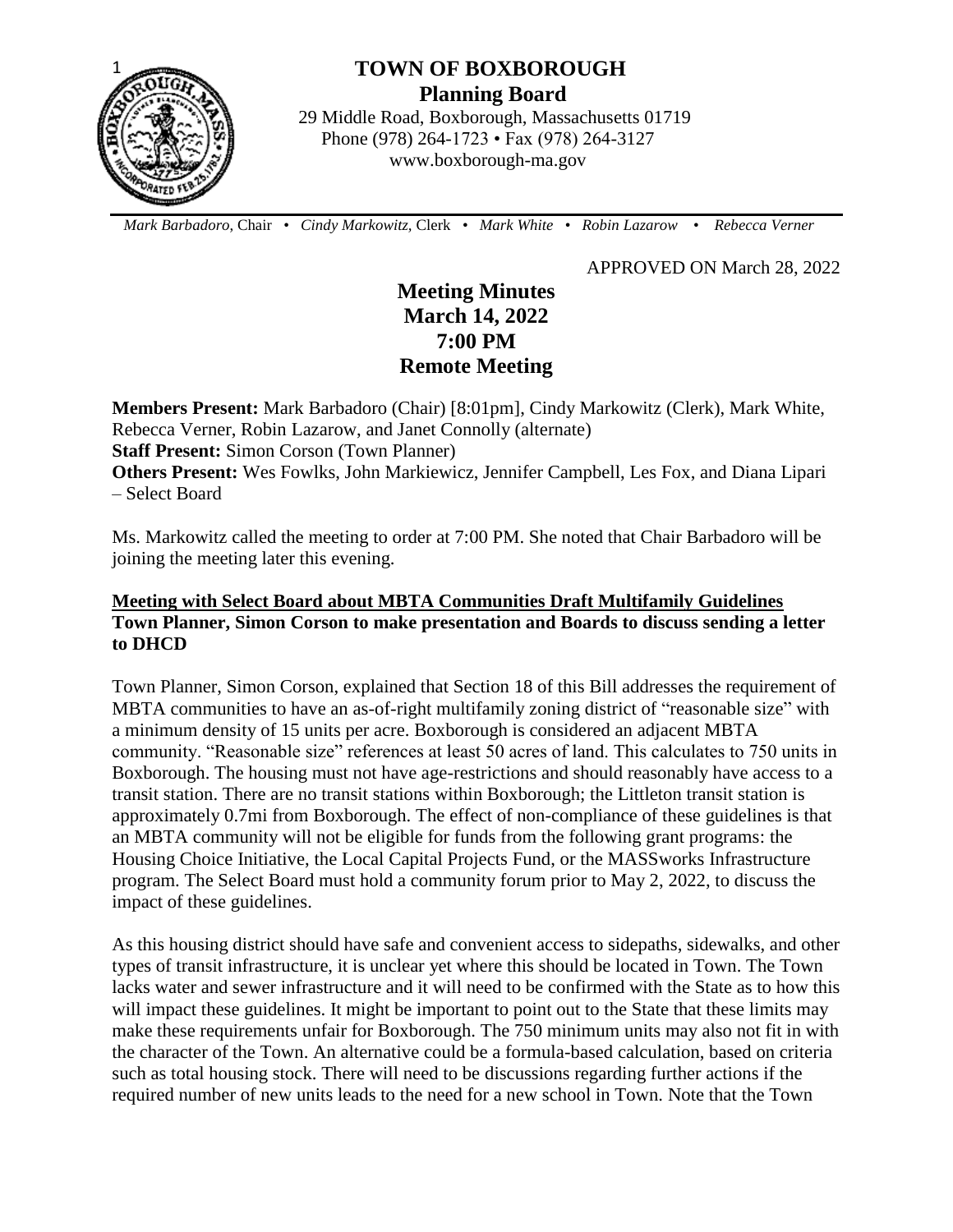Planning Board Meeting Minutes MARCH 14, 2022 PAGE 2 OF 7

does not need to build these units, but it does need to zone for these units, and then will need to alter its services (Police, Fire, etc.) in order to handle what could be built. The Select Board will be hosting a meeting on March 21, 2021, and a letter could be drafted by the Planning Board with comments and questions before this meeting.

John Markiewicz noted that the guidelines mention "developable land" and that it can be where units have been or can be permitted. He noted that areas in Town where multifamily dwellings already exist may count toward this. Also, that only 25 acres of the 50 required must be contiguous.

Diana Lipari asked if there are any developments in Boxborough that have 15 units per acre. Mr. Corson stated that he does not believe there are any developments in Town that currently have that kind of density.

Ms. Lipari stated that the MBTA Advisory Board recently explained that it will not be taking up this item directly, but many members noted concerns in their communities. MAPC stated that Boxborough was noted as not having enough land under the criteria set forth. The requirements could increase the population by 35%, which would have a major impact on the Town, on the student population, and also the tax base.

Wes Fowlks stated that there appear to be approximately 2,266 buildings in Boxborough. These requirements would lead to a 34% increase in housing in Town. He noted that it may be worth it for the Town to not comply if the requirements are found to be untenable.

Ms. Lazarow explained that Stow's letter focused on the availability of the grants that a Town could lose with non-compliance. It may be more effective to note the inequity of Boxborough potentially losing the ability to apply for these grants as part of this process.

In response to a question from Les Fox, Ms. Markowitz stated that MAGIC has not yet made a formal statement regarding these guidelines.

Les Fox noted that, regarding the proposed required density, the built area in Boxborough Meadows is much less than 15 units/acre.

In response to a question from Gary Kushner, Mr. Corson stated that a variety of areas in Town could be used to fulfill these zoning requirements. An effort to rezone would go to Town Meeting for a vote.

Dave Follett noted that there is a lack of parking at the transit stations to accommodate this type of growth in each town.

Mr. Markiewicz suggested surrounding communities drafting a letter together and also reaching out to State legislators.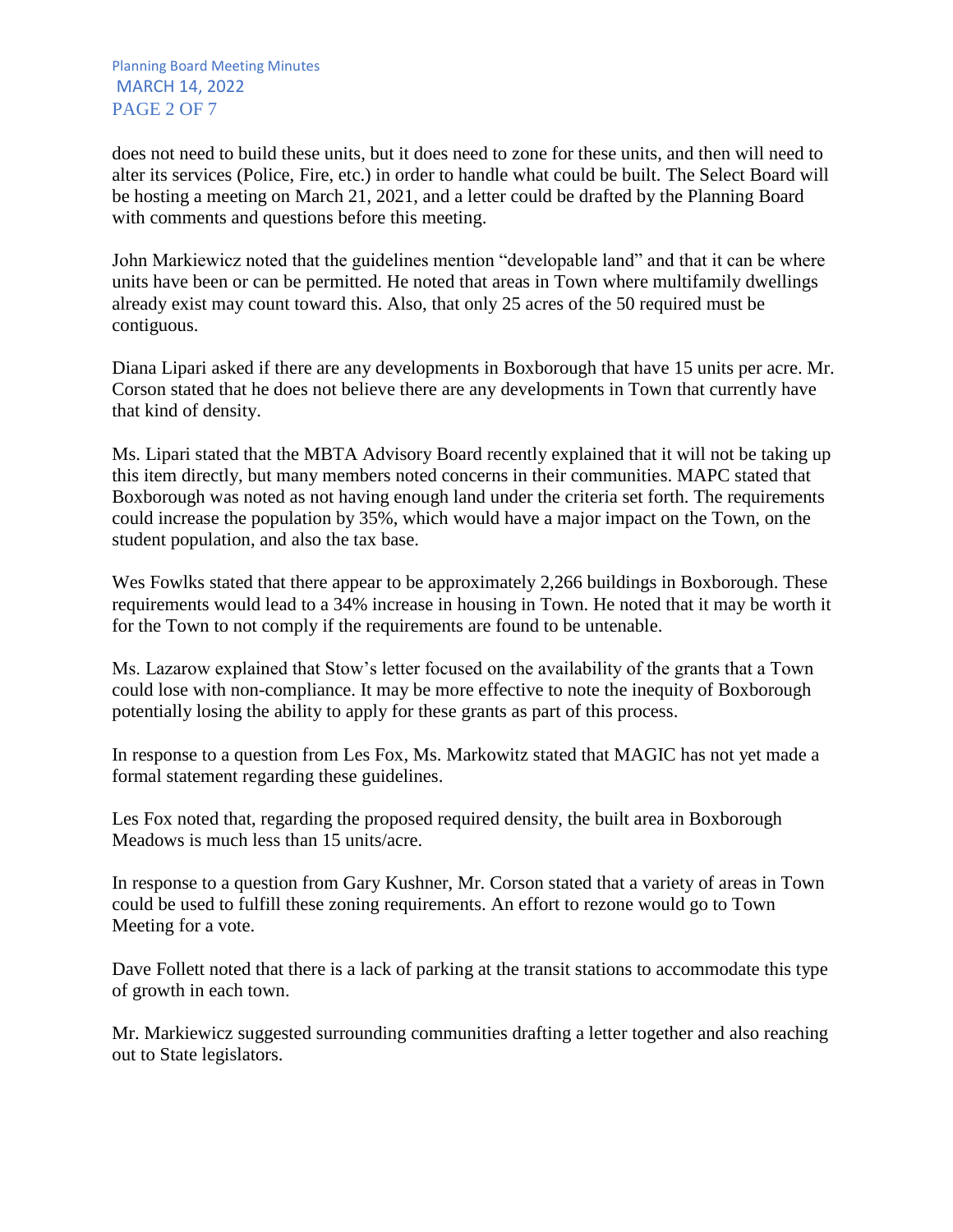Ms. Lipari explained that she believes that the legislature adopted this Act in conjunction with the Clean Energy and Climate Plan. These requirements are being placed in order to help deal with greenhouse emissions. However, there is nowhere in Boxborough to place this zoning which would allow for nearby access to a transit station without driving, thus not fulfilling this intention.

Mr. Corson noted that there is not an affordable housing component to these guidelines.

Mr. Follett suggested reaching out to a developer to discuss the practicality of these guidelines in Town.

*Chair Barbadoro entered the meeting at 8:01pm.* 

**984 and 996 Massachusetts Avenue & 38 Sara's Way Owner/Applicant: Larry White Engineer: Greg Roy, Dillis & Roy Civil Design Group, Inc. Surveyor: Stan Dillis, Dillis & Roy Civil Design Group, Inc. Site Plan and Special Permits** 

*Mr. White recused himself from this item. Janet Connolly sat for Mr. White.*

Chair Barbadoro read and opened this public hearing.

Greg Roy, Dillis & Roy, Attorney Chris Alphen, and Peter Lewandowski, representing the applicant, joined the Board.

Mr. Roy explained that this property is on the southerly side of Massachusetts Avenue. There is an existing driveway that accesses several homes and an existing business. The site is currently subdivided into three parcels. The applicant is proposing to consolidate these into two parcels, one of approximately 122,900 s.f. that will contain the project, and the other 60,000 s.f. to be left vacant. The project includes six residential dwellings, configured as three 2-unit buildings. These will be clustered around a shared driveway/cul-de-sac. This requires a special driveway permit. The site will be serviced by an onsite Title V septic system, and an onsite well. The six units and associated bedroom count keep the project under the public drinking water thresholds. The proposed stormwater system will comply with the MA Stormwater System Management regulations, including a stormwater basin to be located onsite. A drainage report and hydrologic calculations were submitted as part of the application. A landscape architecture plan was also submitted. Floor plans and building elevation plans were included as part of this application.

Mr. Roy explained that Board of Health approval is required and is currently being sought. A MA highway curb cut will be required, and one was previously approved for this site. The Conservation Commission will need to be satisfied with the application. There is no grading proposed within the buffer zone.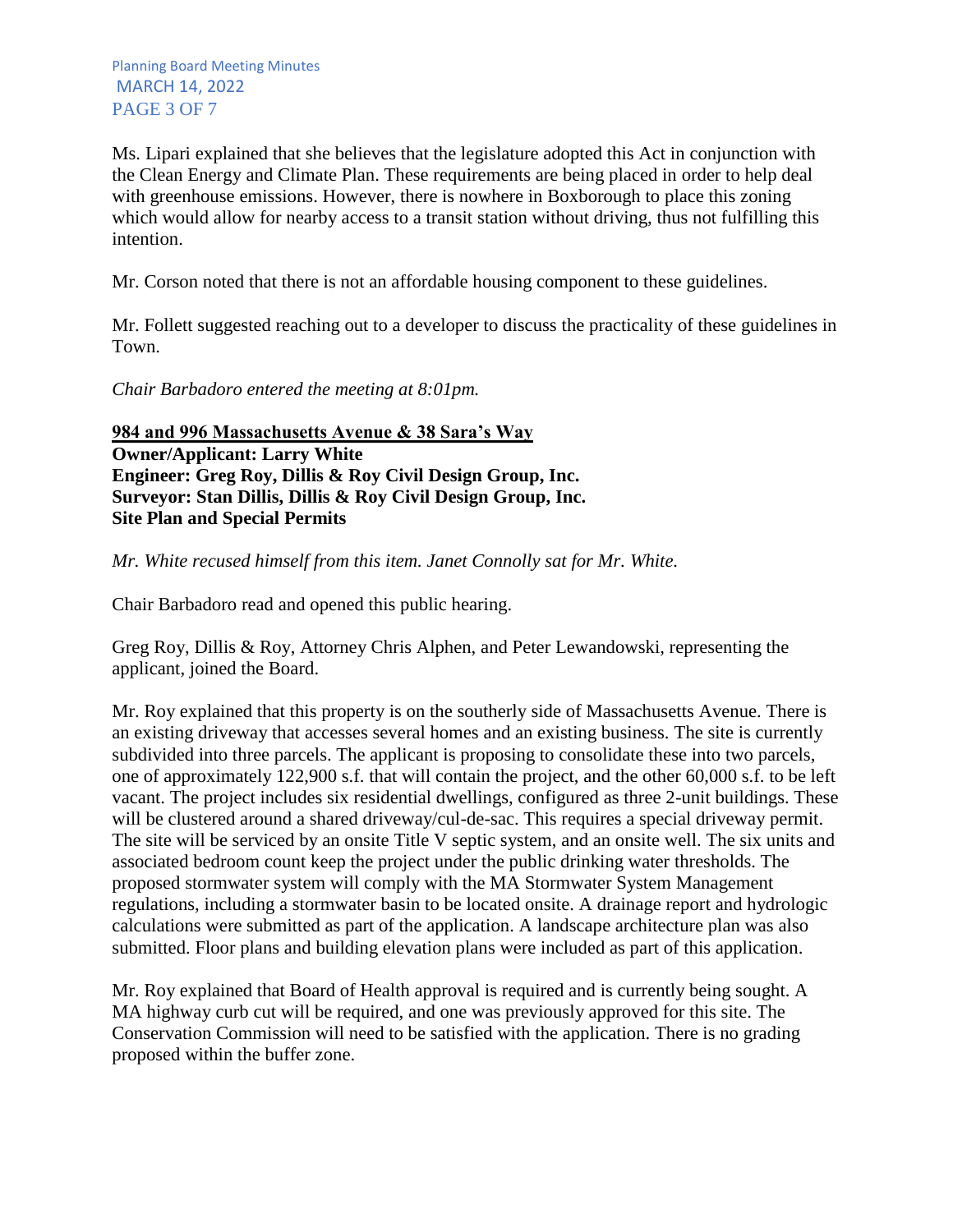In response to a question from Ms. Lazarow, Mr. Lewandowski stated that there are no decks proposed on the back of the units, but there are patios proposed. The 2-bedroom units are proposed to be approximately 2200 s.f. each. This includes the basements of the units.

In response to a question from Mr. Barbadoro regarding setback requirement from adjacent lots, Attorney Alphen stated that this proposal will meet all dimensional requirements. Ms. Carter stated that the proposal meets the requirements along Sara's Way.

In response to a question from Mr. Barbadoro, Mr. Roy explained that this development is not going to be age-restricted, so the residential Title V flow rates are being used, at 220 gallons/day/unit. Each unit will be deed restricted to 2-bedrooms per the master deed.

Mr. Barbadoro asked that the plan reflect the proposed amount of clearing as well as any previously completed. Mr. Roy explained that the existing conditions plan will be updated. Ms. Markowitz noted that there was clearing done in the northwest corner of the site and asked that it be reflected as well.

The Board asked for clarification on the gross square footage calculations.

In response to a question from Ms. Verner, Mr. Roy stated that the applicant does not currently have an intention to build sidewalks as part of this project.

In response to a question from Ms. Verner, Mr. Roy stated that one of the driveways measures approximately 30' and another measures approximately 38'. Ms. Verner suggested that the driveway lengths should be minimized to accommodate only one car depth, instead of two.

Ms. Verner suggested reviewing the proposed lighting to make sure it is dark sky compliant.

Ms. Carter explained that Sara's Way subdivision requires a 20' wide roadway with a sidewalk. The layout plan shows the truck turns coming from an opposite direction than the Fire Department would be coming from. The Fire Department would like the pullout near this development, instead of on Sara's Way. The Fire Department also requested a curved Cape Cod berm in place on site.

Ms. Verner moved to continue this hearing to April 11, 2022, at 7pm. Seconded by Ms. Markowitz. Roll call: Barbadoro – aye; Connolly – aye; Lazarow – aye; Verner – aye; and Markowitz – aye. 5-0-0; motion passed unanimously.

*Mr. White retook his seat.*

## **Administrative Business**

**95-105 Sargent Road, Chapter 61 Notice** *(the Board took up this item at this time.)*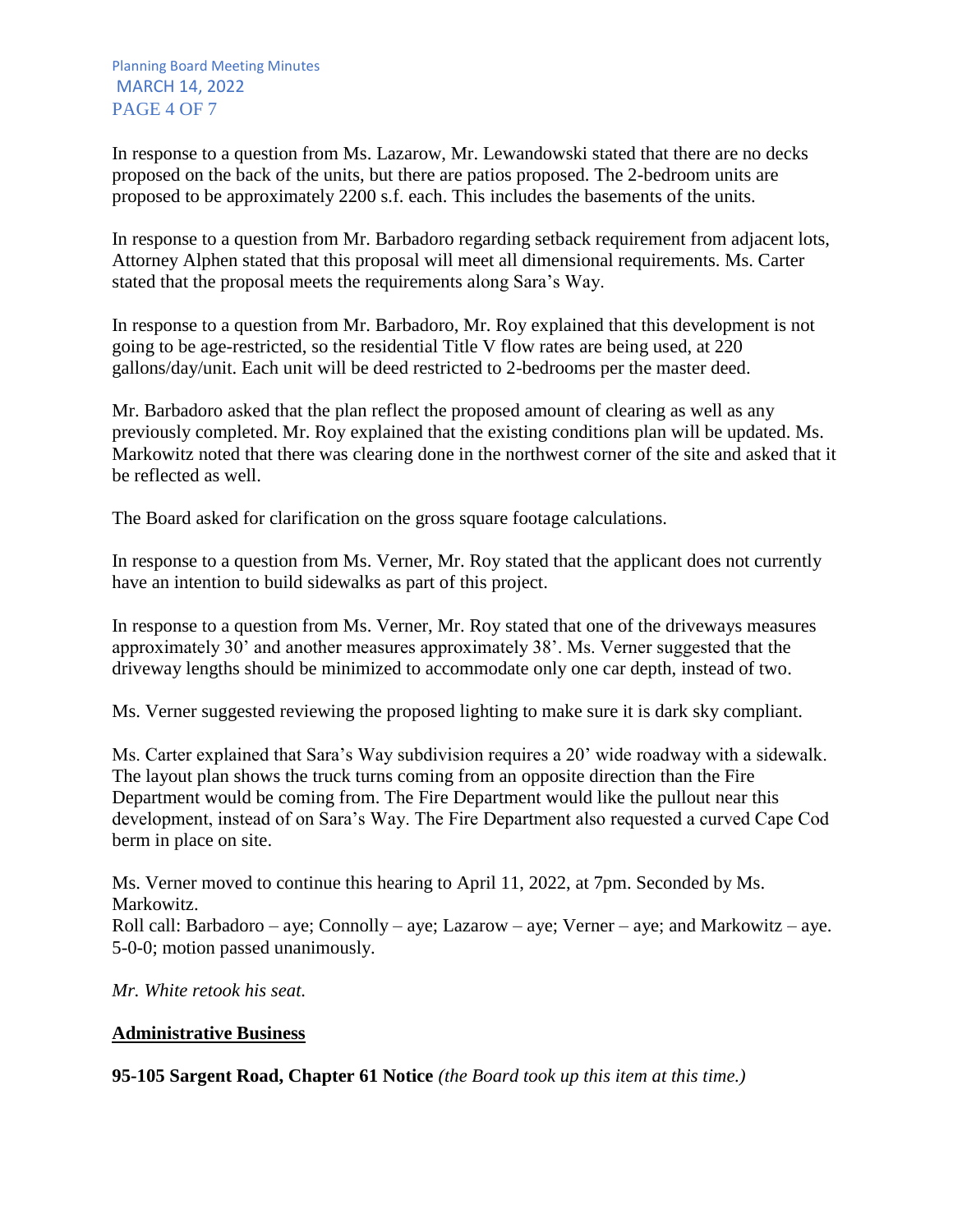Planning Board Meeting Minutes MARCH 14, 2022 PAGE 5 OF 7

Lisa St. Amand, Boxborough Conservation Trust, explained that there is an application into the CPC from the Boxborough Conservation Trust for \$400,000 to be applied to the Town's purchase of 95 and 105 Sargent Road. The Select Board voted to send a letter of deficiency to the seller regarding their Notice of Intent. The BCT would prefer to proceed with the application to the CPC, as it believes there will be an appropriate Notice of Intent in the future.

Ms. Markowitz moved to support this application be approved by the CPC. Seconded by Ms. Lazarow.

### Discussion:

In response to a question from Ms. Markowitz, it was noted that this application would place limited development on the site, unless the land was subdivided ahead of time. Additional grants will be sought for the total of this project. Mr. White stated that a case needs to be made there are financial benefits to purchasing the land, along with the benefits of preserving the land.

Roll call: Barbadoro – aye; White – aye; Lazarow – aye; Verner – aye; and Markowitz – aye. 5-0-0; motion passed unanimously.

### **Taylor Farm Road**

### **Referral to the Select Board for inclusion on the Annual Town Meeting Warrant for Road Acceptance**

Nick Pauling, Goldsmith, Prest, & Ringwall, Inc., explained that the concerns raised last time are currently being addressed. He is requesting that the Board recommend approval for this project to be placed on the warrant. Ms. Carter stated that there are minor cleanup items to be completed, such as removal of a guardrail section and a rim of the outlet structure being raised. The as-built plan also needs to be updated to reflect these items. There is \$10,000 remaining in the tri-party agreement.

Ms. Markowitz moved to recommend to the Select Board that this item be added to the warrant. Seconded by Ms. Verner.

Roll call: Barbadoro – aye; White – aye; Lazarow – aye; Verner – aye; and Markowitz – aye. 5-0-0; motion passed unanimously.

### **Administrative Business**

**Meeting Minutes –** None at this time.

**Correspondence –** None at this time.

**Technical Assistance Program Grant Application and other Grant Opportunities** *There was no update at this time.*

**American Rescue Plan Act (ARPA) projects** *- There was no update at this time.*

**Town Center/Enclave Project -** *There was no update at this time.*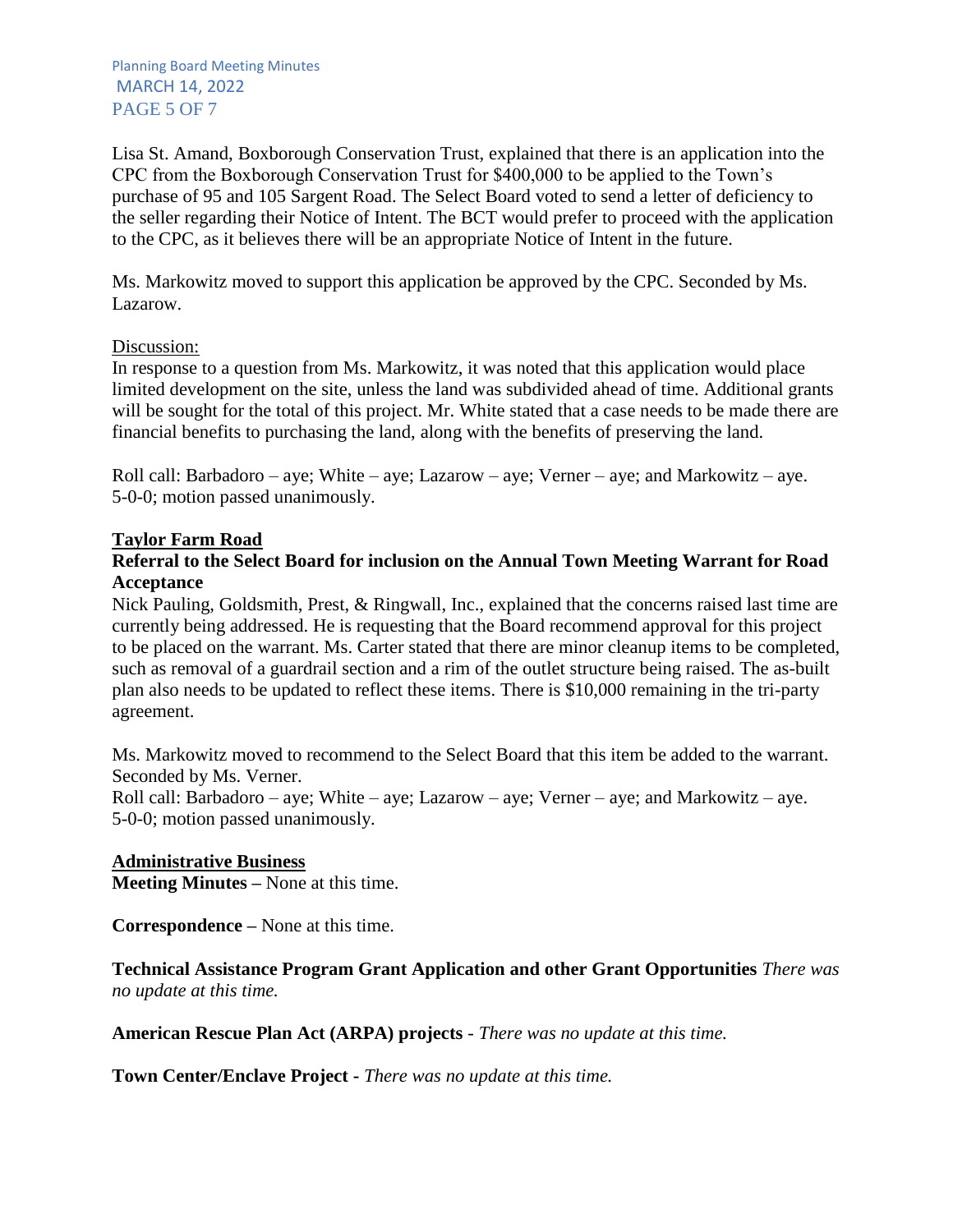Planning Board Meeting Minutes MARCH 14, 2022 PAGE 6 OF 7

**Sale of Paddock Estates** *- There was no update at this time.*

**Campanelli Campus development options -** *There was no update at this time.*

**MGL Chapter 148 Sections 26h and 26i** - *There was no update at this time.*

**Planning Board Training -** *There was no update at this time.*

**Master Plan Action Items Spreadsheet** - *There was no update at this time.*

**Website update** *- There was no update at this time.*

**Housing Choice Legislative Update** - *There was no update at this time.*

#### **Committee Reports:**

#### **Water Resource Committee (Barbadoro) –**

The Board had a conversation regarding water supply sources for the Town.

**Community Preservation Committee (Lazarow) –** *There was no update at this time.*

#### **Economic Development Committee (White) –**

Mr. White explained that the EDC is discussing seeking grant funding to try to develop a Town Center.

Ms. Markowitz asked the EDC to consider meeting in Zoom format. She also noted that Hudson completed a Downtown Revitalization program.

### **MAGIC Representative (Markowitz) –** *There was no update at this time.*

Mr. White moved to adjourn the meeting at 10:33 pm. Ms. Lazarow seconded. Roll call: Barbadoro – aye; White – aye; Lazarow – aye; Verner – aye; and Markowitz – aye. Unanimously passed.